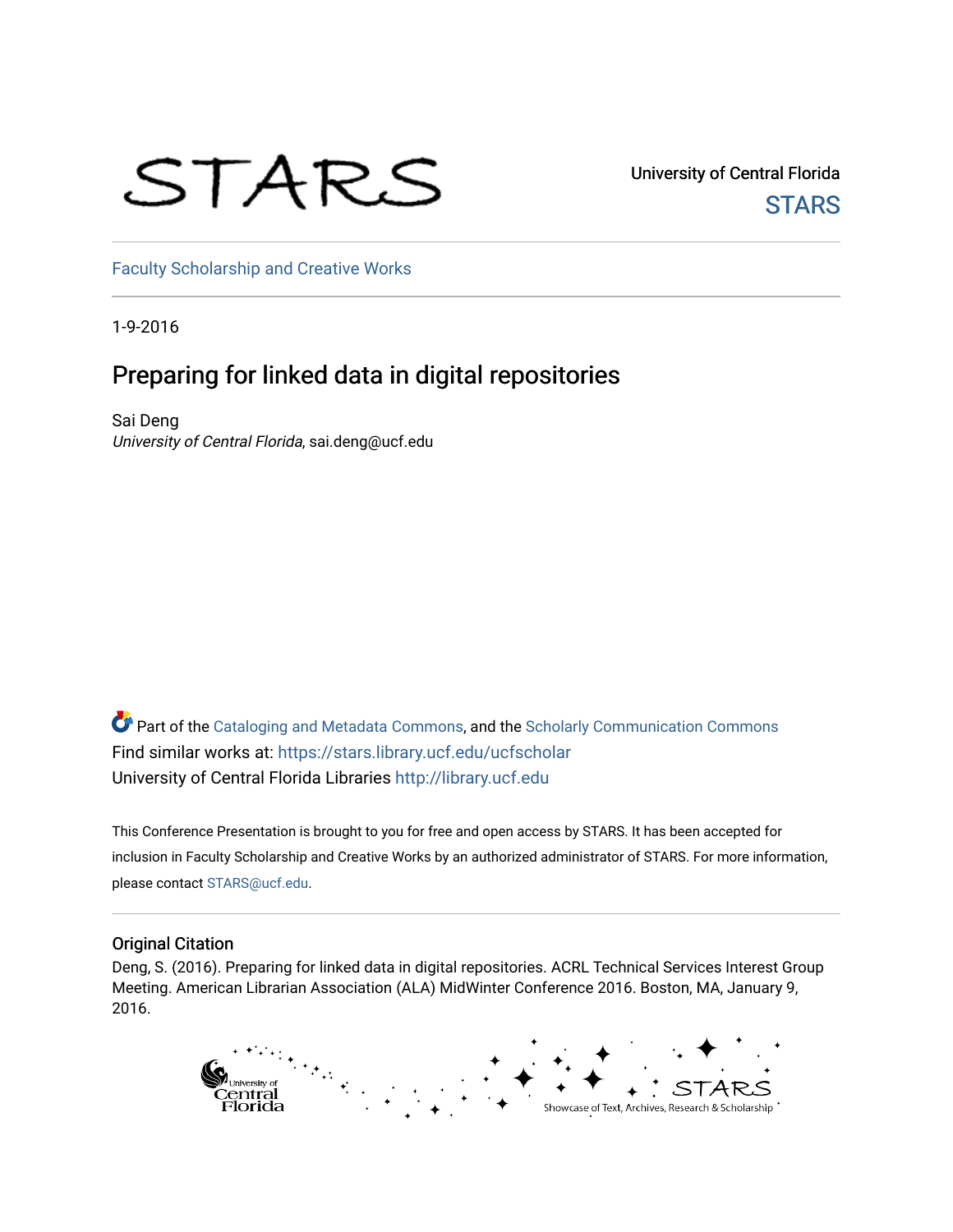**ACRL Technical Services Interest Group Meeting @ ALA MidWinter 2016**

# PREPARING FOR LINKED DATA IN DIGITAL REPOSITORIES



Sai Deng, University of Central Florida Libraries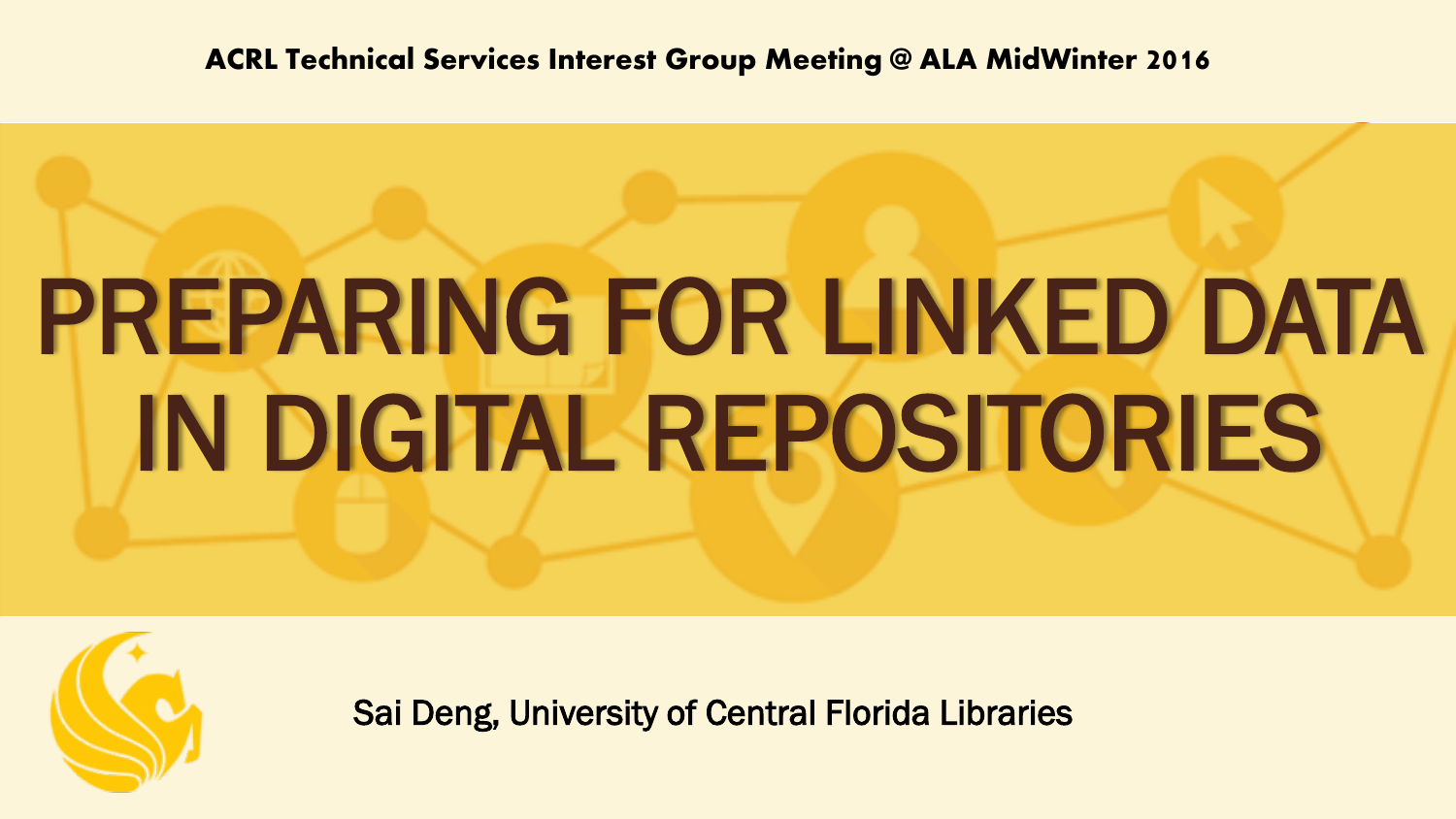### How do digital repositories accommodate authority control?

#### **CONTENTdm**

- o Allows controlled vocabulary to be defined for each field;
- o Look up and add terms;
- o Need to either define the controlled list yourself, or choose to use a built-in thesaurus (from OCLC Terminologies Service).

#### **Dspace**

- o Fields can be configured to allow authority control;
- o Look up and add terms;
- o Need to define the controlled list, keywords and subjects are not distinguished, allow LCSH;
- o Not linked to national or international authority database for control.

#### Digital Commons

- o Discipline thesaurus functions as broad subjects;
- o Author Merge Tool: merges various names but names are created based on author/submitter's email, not authority file;
- o Allow fields to be defined as link-friendly.

Authority Control in Digital Repositories: a step towards a linked data world? A step away from the growing popular keyword search?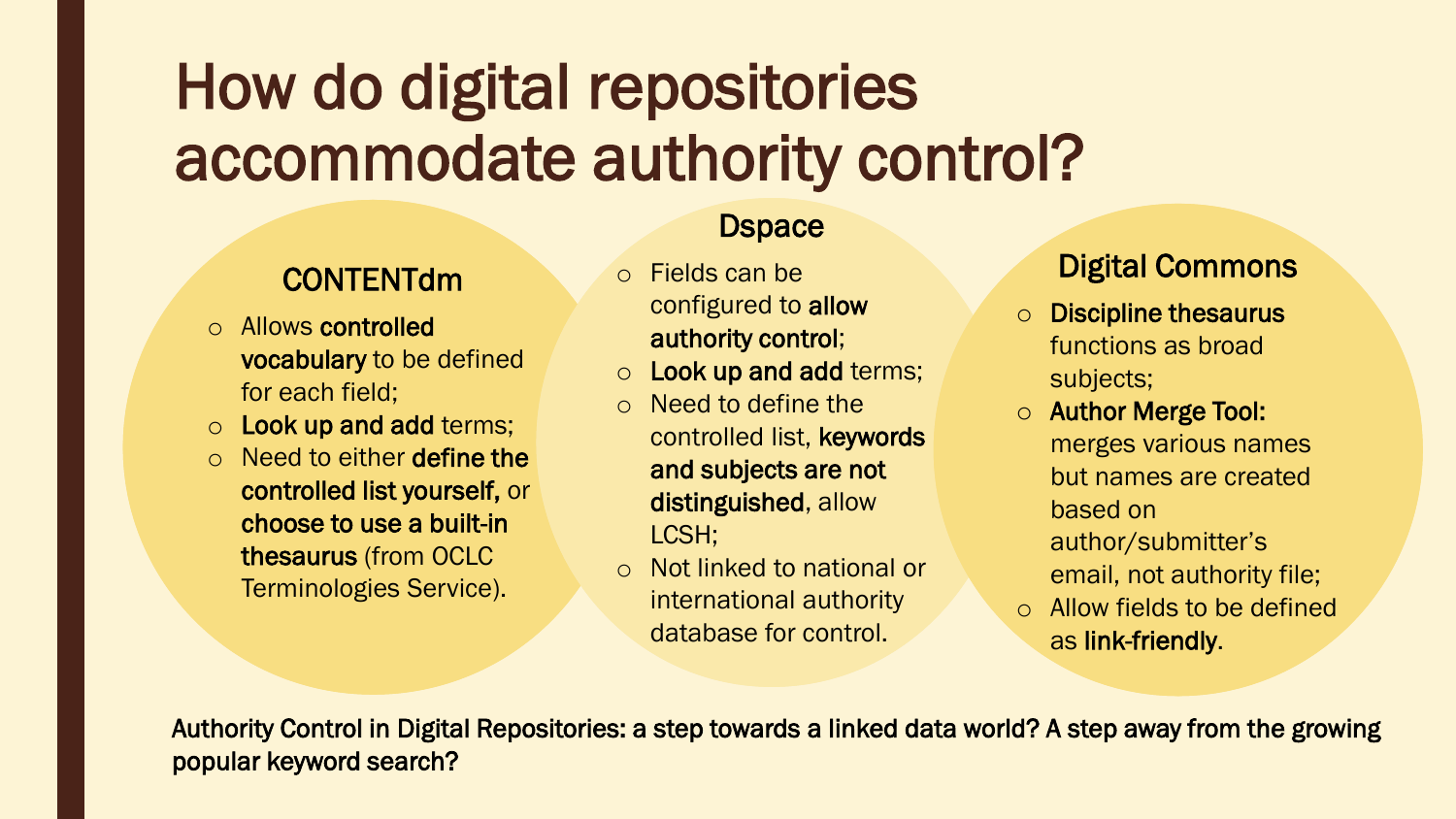### Authority Control in Digital Repositories and Related Linked Data Projects

- Myntti, J. & Cothran, University of Utah collaborated with Backstage Library Works. Authority control in a Digital Repository: Preparing for Linked data. Adapted the process for MARC 21 authority control for digital collections @ CONTENTdm.
- Tarver et al., University of North Texas Libraries: UNT Names [\(http://digital2.library.unt.edu/name/](http://digital2.library.unt.edu/name/)), link to other vocabularies such as VIAF, LC name authority file, Google Scholar author profile, LinkedIn profile.
- Ideally, the systems can accommodate linked data or you have the resources to help you create external linked data and implement data reconciliation. If not, what can be done as a metadata librarian or a cataloging librarian?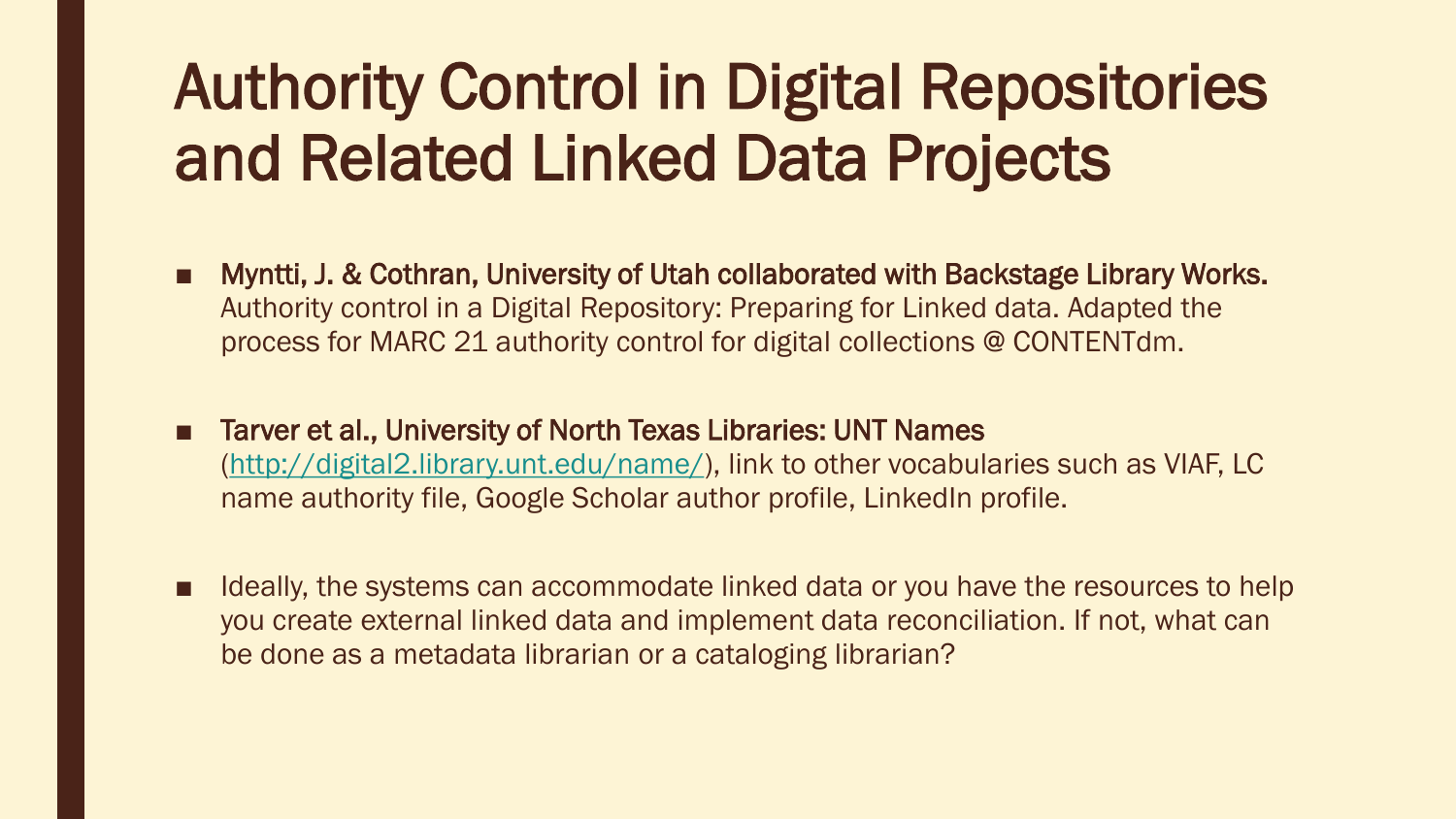### The UCF Libraries' Experiment of Adding Linked Data Fields to Its IR @ Digital Commons

| Creator (Linked data)     | Cassanello, Robert (VIAF); Cassanello, Robert (LC)                                                                                                                                                                                                                                                                                                                                                                                                                                                                                                       | <b>Linked to VIAF</b>                                                                                                 |  |  |
|---------------------------|----------------------------------------------------------------------------------------------------------------------------------------------------------------------------------------------------------------------------------------------------------------------------------------------------------------------------------------------------------------------------------------------------------------------------------------------------------------------------------------------------------------------------------------------------------|-----------------------------------------------------------------------------------------------------------------------|--|--|
| Contributor (Linked data) | or LC name<br>Doran, Glen H. (VIAF); Doran, Glen H. (LC); Milanich, Jerald T. (VIAF); Milanich, Jerald T. (LC); Florida Memory Project<br>(VIAF); Florida Memory Project (LC); Florida. Division of Historical Resources (VIAF); Florida. Division of Historical<br>authority<br>Resources (LC); Brevard Museum of History and Natural Science (Cocoa, Fla.) (VIAF); Brevard Museum of History and<br>Natural Science (Cocoa, Fla.) (LC)); Orange County (Fla.). Regional History Center (VIAF); Orange County Regional<br>uri(s)<br>History Center (LC) |                                                                                                                       |  |  |
| Collection                | A History of Central Florida: Podcast                                                                                                                                                                                                                                                                                                                                                                                                                                                                                                                    | Linked data fields:<br>o Use Digital Commons memo fields which allow                                                  |  |  |
| Geographic Coverage       | Windover Pond Site (Fla.); Brevard County (Fla.)                                                                                                                                                                                                                                                                                                                                                                                                                                                                                                         | links, e.g., Creator (Linked data), Contributor<br>(Linked data);                                                     |  |  |
| <b>Temporal Coverage</b>  | 6000BC-5000BC                                                                                                                                                                                                                                                                                                                                                                                                                                                                                                                                            | Both VIAF and LC linked data uri(s) are added<br>$\circ$                                                              |  |  |
| Contributor               | Doran, Glen H.; Milanich, Jerald T.; Wentz, Rachel K.; Florida Memor<br>Brevard Museum of History and Natural Science (Cocoa, Fla.)<br>Florida                                                                                                                                                                                                                                                                                                                                                                                                           | for the names.<br>Crange County Regional History Center; RICHES of Central<br>Statement: Subject - Predicate - Object |  |  |
| <b>Disciplines</b>        | Archaeological Anthropology   History of Art, Architecture, and                                                                                                                                                                                                                                                                                                                                                                                                                                                                                          | . This podcast <sub>tov</sub> has contributor – <u>Doran, Glen H.</u>                                                 |  |  |
| Description               | In this episode of A History of Central Florida we spoke with Drs. Glen Doran, Jerald Milanich, and Rachel K. Wentz about<br>the Windover Burial Site available in replica form at The Brevard Museum of History and Natural Science.                                                                                                                                                                                                                                                                                                                    |                                                                                                                       |  |  |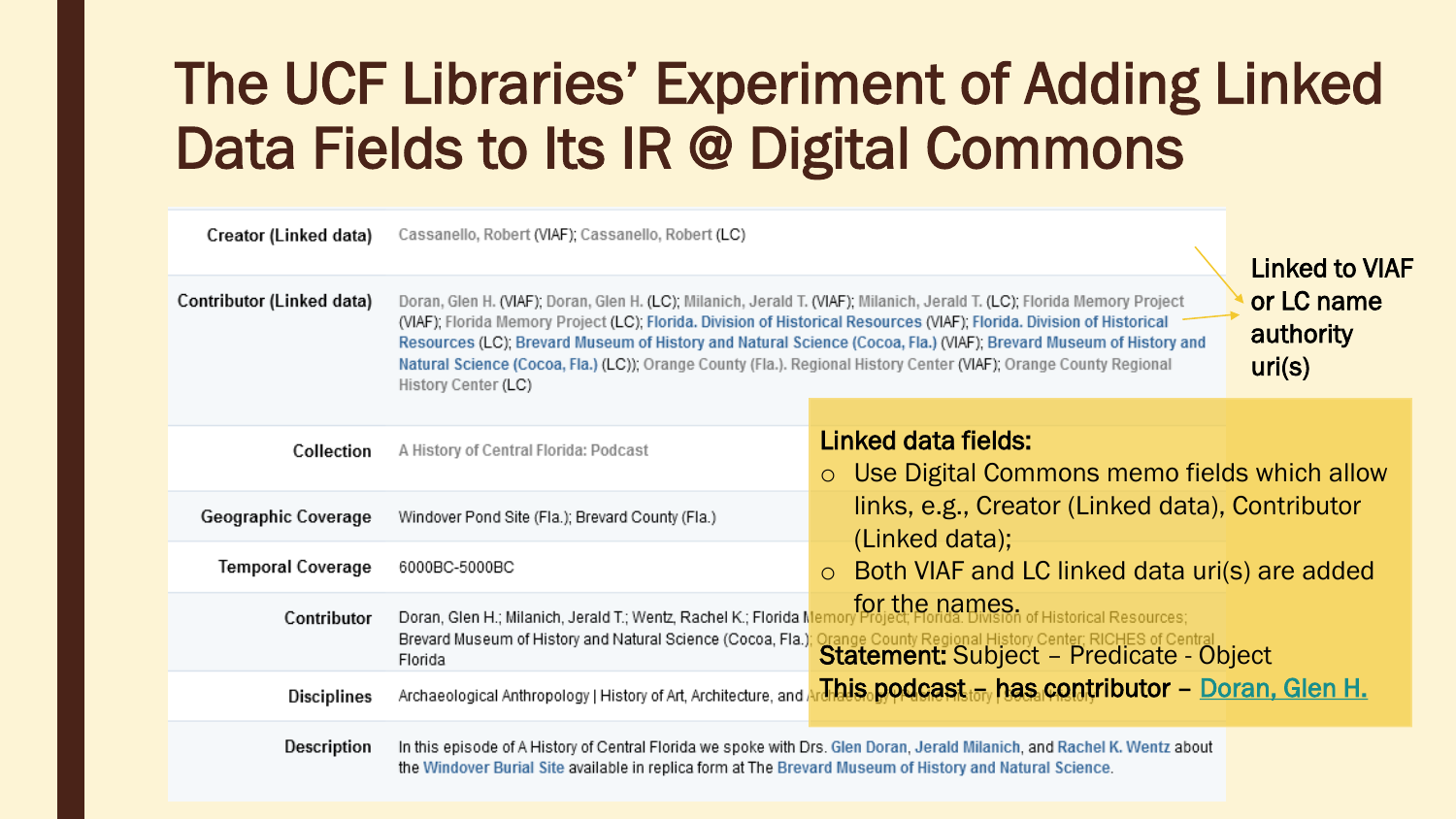### The UCF Libraries' Experiment of Adding Linked Data Fields to Its IR @ Digital Commons

|                                 | Doran, Glen H. $\blacksquare$ $\blacksquare$ $\blacksquare$ $\blacksquare$<br>Windover<br>VIAF ID: 20935114 (Personal)<br>Permalink: http://viaf.org/viaf/20935114<br>ISNI: 0000 0000 7142 3781 | <b>Virtual International</b><br><b>Authority File (VIAF):</b><br>Doran, Glen H. |                                                                                                                      | Doran, Glen H.                                                                         |                                                  |  |
|---------------------------------|-------------------------------------------------------------------------------------------------------------------------------------------------------------------------------------------------|---------------------------------------------------------------------------------|----------------------------------------------------------------------------------------------------------------------|----------------------------------------------------------------------------------------|--------------------------------------------------|--|
|                                 |                                                                                                                                                                                                 |                                                                                 |                                                                                                                      | From Library of Congress Name Authority File                                           |                                                  |  |
|                                 |                                                                                                                                                                                                 |                                                                                 |                                                                                                                      | <b>Details</b><br>Visualization<br>Doran, Glen H.                                      | <b>LC Name Authority File:</b><br>Doran, Glen H. |  |
|                                 | $=$ Works                                                                                                                                                                                       |                                                                                 |                                                                                                                      |                                                                                        |                                                  |  |
|                                 | Show $10 \rightarrow$ entries<br>Title<br>Archaeological investigations at Naval Live Oaks : studies in spatial patterning and chronology in the gulf coast of Florida                          |                                                                                 | Search:                                                                                                              | URI(s)<br>> http://id.loc.gov/authorities/names/n77017496                              |                                                  |  |
| <b>KO</b>                       |                                                                                                                                                                                                 |                                                                                 | ▲<br><b>Sources</b>                                                                                                  | <b>Instance Of</b><br>> MADS/RDF PersonalName                                          |                                                  |  |
|                                 |                                                                                                                                                                                                 |                                                                                 | 哩                                                                                                                    |                                                                                        |                                                  |  |
|                                 | The stickleaf site, 1976 (a.e.)                                                                                                                                                                 |                                                                                 | 哩                                                                                                                    | > MADS/RDF Authority                                                                   |                                                  |  |
|                                 | Windover: multidisciplinary investigations of an early archaic Florida cemetery                                                                                                                 |                                                                                 | E. O                                                                                                                 | SKOS Concept ⊡                                                                         |                                                  |  |
| Prefe                           | Windover, 2002:                                                                                                                                                                                 |                                                                                 | $\Box$ $\blacksquare$ $\blacksquare$                                                                                 | <b>Scheme Membership(s)</b>                                                            |                                                  |  |
|                                 |                                                                                                                                                                                                 |                                                                                 |                                                                                                                      | > Library of Congress Name Authority File                                              |                                                  |  |
| 200 Showing 1 to 4 of 4 entries |                                                                                                                                                                                                 |                                                                                 | $\overline{1}$<br>Previous<br>Next<br><b>Collection Membership(s)</b>                                                |                                                                                        |                                                  |  |
| Ξ<br>100                        | Selected Co-authors                                                                                                                                                                             |                                                                                 |                                                                                                                      | > Names Collection - Authorized Headings<br>> LC Names Collection - General Collection |                                                  |  |
|                                 | 1. Piatek, Bruce J. $(2)$ $\blacksquare$ X                                                                                                                                                      |                                                                                 |                                                                                                                      |                                                                                        |                                                  |  |
| <b>X</b> 100                    | 2. Milanich, Jerald T. (2) $\blacksquare$                                                                                                                                                       |                                                                                 | <b>Exact Matching Concepts from Other Schemes</b><br>> http://viaf.org/viaf/sourceID/LC%7Cn+77017496#skos:Concept c2 |                                                                                        |                                                  |  |
|                                 | 3. University of California, Davis (1)                                                                                                                                                          |                                                                                 |                                                                                                                      |                                                                                        |                                                  |  |
| ■ 100                           | <b>Sources</b><br>> found: Keller, John Esten. The stickleaf site, 1976 (a.e.) t.p. (Glen H. Doran)                                                                                             |                                                                                 |                                                                                                                      |                                                                                        |                                                  |  |
|                                 | Countries of Publication (1)                                                                                                                                                                    |                                                                                 | > found: Windover, 2002: CIP t.p. (Glen H. Doran) data sheet (b. 06-19-50)                                           |                                                                                        |                                                  |  |
|                                 | <b>E</b> Publication Statistics                                                                                                                                                                 |                                                                                 |                                                                                                                      | <b>Change Notes</b>                                                                    |                                                  |  |
|                                 | Selected Publishers (3)                                                                                                                                                                         |                                                                                 |                                                                                                                      | > 1977-12-12: new                                                                      |                                                  |  |
|                                 |                                                                                                                                                                                                 | > 2001-09-20: revised                                                           |                                                                                                                      |                                                                                        |                                                  |  |
|                                 | $\blacksquare$ About                                                                                                                                                                            | <b>Alternate Formats</b>                                                        |                                                                                                                      |                                                                                        |                                                  |  |
|                                 | <b>Record Views</b>                                                                                                                                                                             |                                                                                 |                                                                                                                      | RDF/XML (MADS and SKOS)                                                                |                                                  |  |
|                                 | History of VIAF ID:20935114 (6)                                                                                                                                                                 | > N-Triples (MADS and SKOS)                                                     |                                                                                                                      |                                                                                        |                                                  |  |
|                                 |                                                                                                                                                                                                 |                                                                                 |                                                                                                                      |                                                                                        |                                                  |  |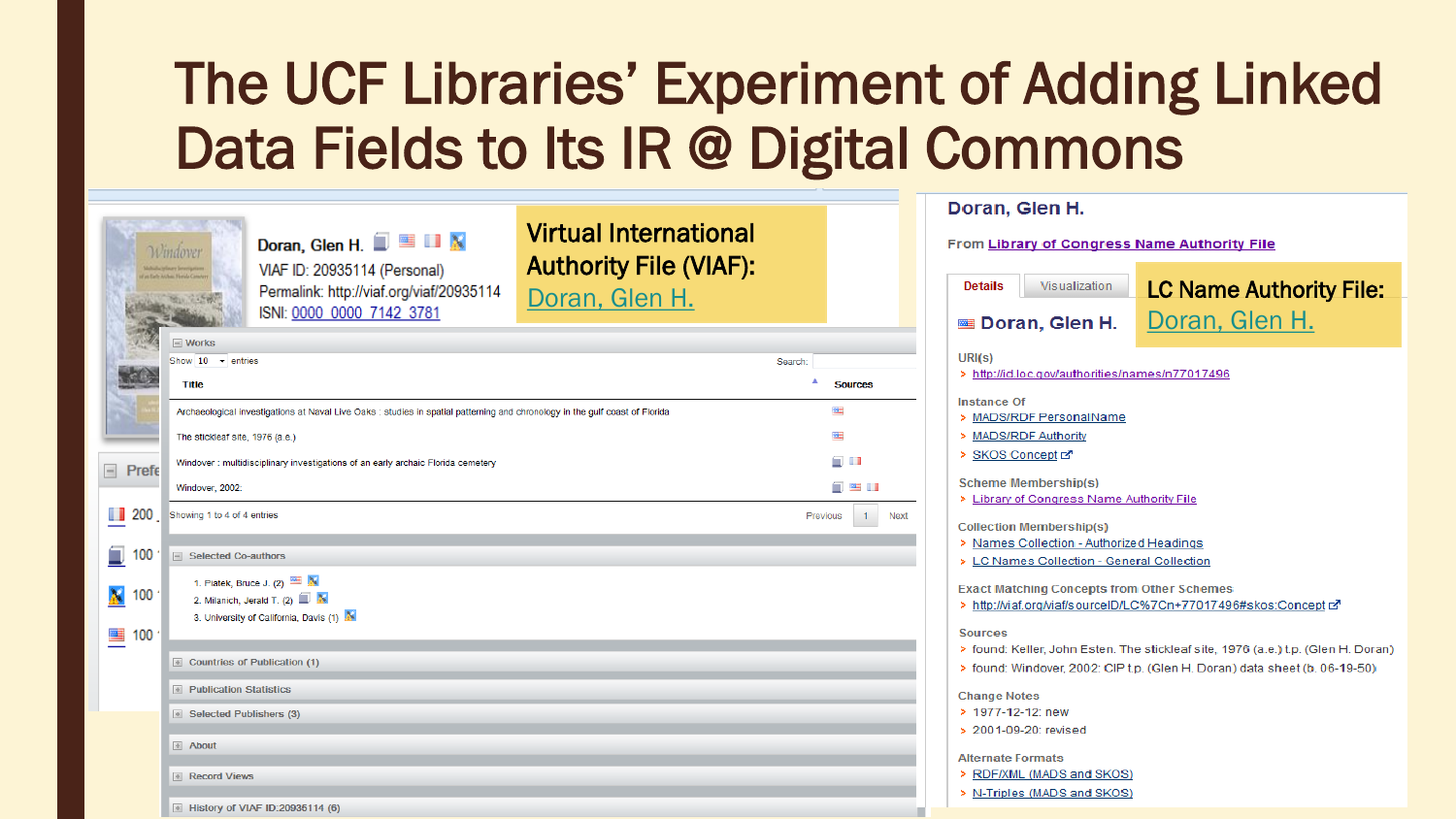### The UCF Libraries' Experiment of Adding Linked Data Fields to Its IR @ Digital Commons

| Title                  | Episode 01 Windover Burial Site                                                                                                                                                                                                              |                                                                                                                                                                                                 |  |  |  |
|------------------------|----------------------------------------------------------------------------------------------------------------------------------------------------------------------------------------------------------------------------------------------|-------------------------------------------------------------------------------------------------------------------------------------------------------------------------------------------------|--|--|--|
| <b>Series Producer</b> | Robert Cassanello, University of Central Florida                                                                                                                                                                                             | <b>Keywords and Subjects:</b><br>Separate fields;<br>$\circ$                                                                                                                                    |  |  |  |
| <b>Streaming Media</b> | https://www.youtube.com/watch?v=-UYVBFHo-As                                                                                                                                                                                                  | Some subjects have linked data uri(s), some subjects<br>with subdivisions don't have individual uri(s);                                                                                         |  |  |  |
| Media Format           | embedly                                                                                                                                                                                                                                      | Both are only text fields; possible to add links;<br>$\circ$                                                                                                                                    |  |  |  |
| Title - Alternative    | Windover Burial Site                                                                                                                                                                                                                         | Digital Commons only display keywords as facets; need<br>$\overline{O}$<br>to request to add subjects as facets                                                                                 |  |  |  |
| <b>Preferred Title</b> | A History of Central Florida: Podcast                                                                                                                                                                                                        | Type, geographic coverage, etc.: can convert to linked data<br>fields.<br>analysis; Prehistoric tools; Prehistoric bones; Prehistoric fabrics; Archaic-<br>More possible statements: Bury goods |  |  |  |
| Keywords               | Archaic Indians; Archaic Florida Indians; Mortuary<br>period; Archaic society; Death; Land; Preparation                                                                                                                                      |                                                                                                                                                                                                 |  |  |  |
| Subjects               | Windover Pond Site (Fla.); Paleo-Indians--Funera<br>Anthropometry--Florida--Brevard County; Burial--F<br>Prehistoric--Analysis; Bone implements, Prehistor<br>Florida--Brevard County; Water-saturated sites (Ar<br>Archeology; Civilization | This podcast - has subject - Indians<br>This podcast - has type - MovingImage<br><b>This podcast - has geographic coverage - Brevard</b><br>County (Fla.)                                       |  |  |  |
| <b>Ivpe</b>            | Video; MovingImage                                                                                                                                                                                                                           |                                                                                                                                                                                                 |  |  |  |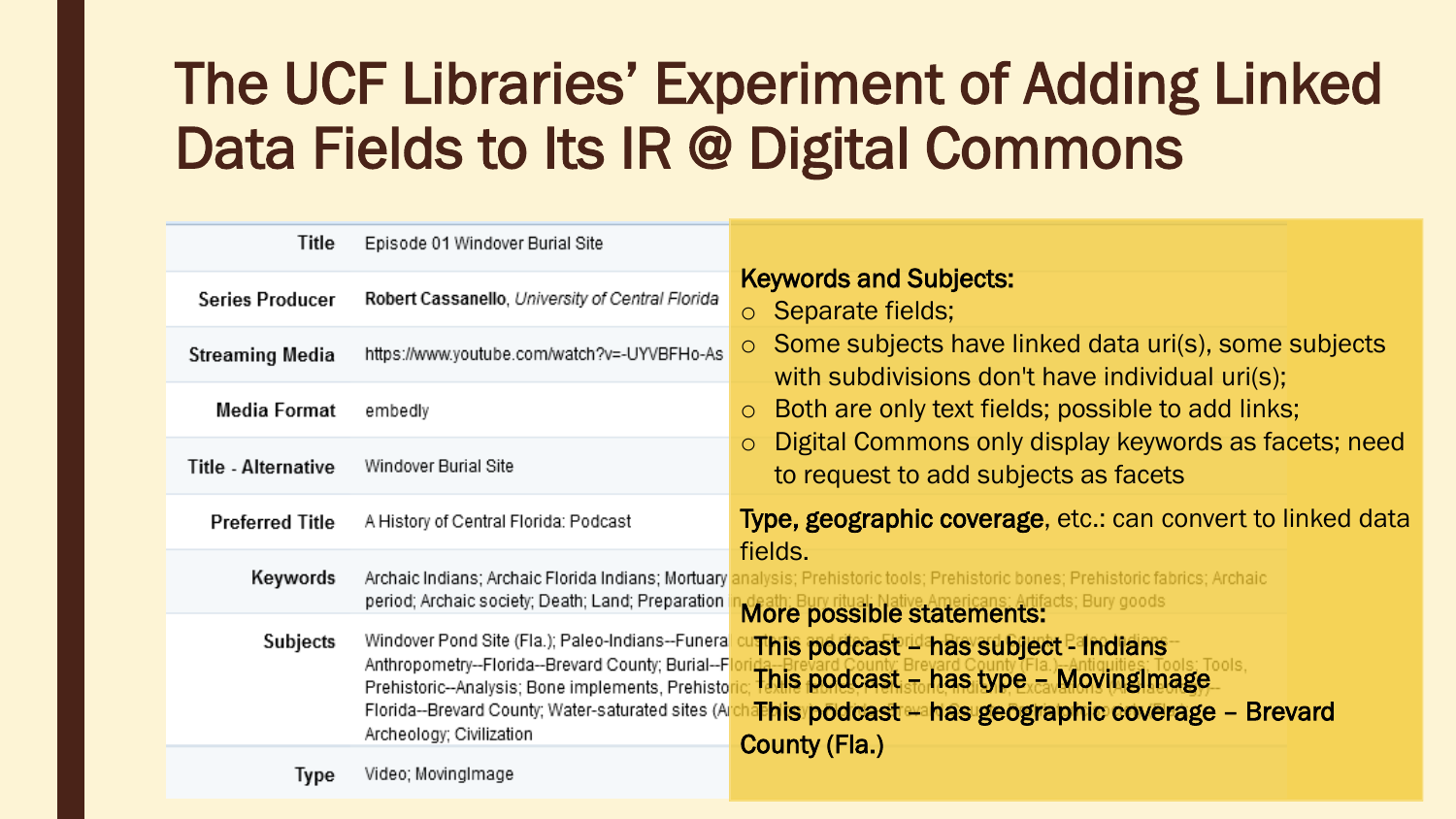### Cataloging Digital Collections @ CONTENTdm: Adding Linked Data Values/Labels

- **CONTENTdm:** Adding linked data values to some fields for some collections
	- CONTENTdm doesn't "fully" accommodate linked data;
	- Trying to catalog using linked data values for various fields, such as: Name, Place, State, Country, subjects… (terms uri(s) not added)
	- Use "Subject" and "Keyword" fields separately;
	- Always search LC Linked Data services, FAST and other online thesauri.
- Non-MARC data in digital repositories can take advantage of controlled vocabularies used in traditional library catalogs and furthermore, linked data lists;
- Is it deemed good practice for the catalogers to use linked data values/labels to prepare for the linked data in digital repositories?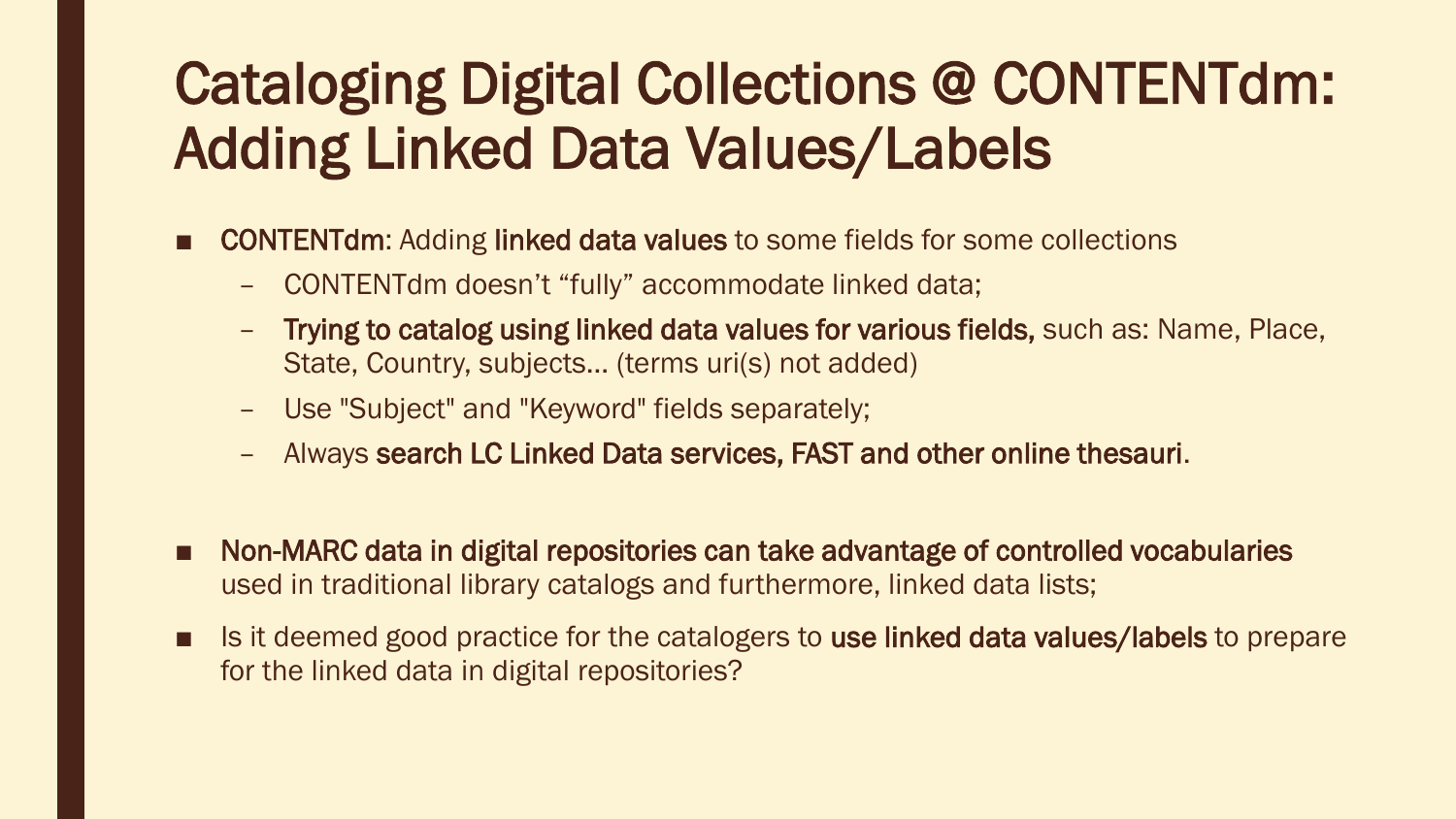### Some Reflections

#### ■ Limitations of Existing Authority Files:

- VIAF, LC Name Authority, Local Authority… (Inadequate)
- When automatic full validation and data reconciliation is not yet built-in to the systems, how much time can be spent checking and adding the linked data values?
- Is it the ideal world: Keywords co-exist with controlled vocabularies, especially linked data lists? (More freedom vs. more control?)

#### **Reactions to Linked Data**

- General initial reaction: Confusion, doubts;
- Support experiments will try and evaluate…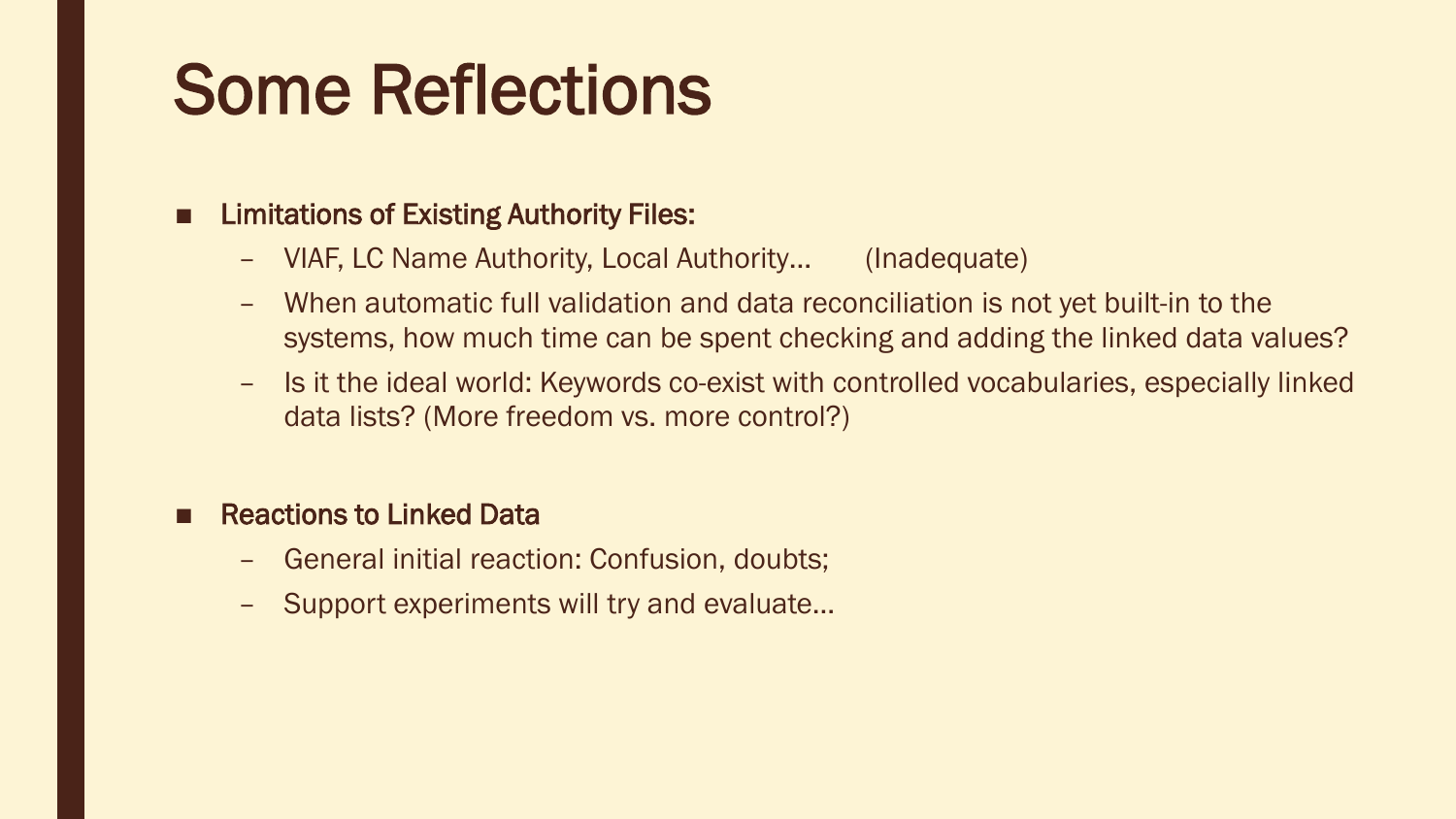### Some Reflections

#### ■ Collaboration and Consensus Building

- Collaboration between Cataloging and Digital Initiatives;
- Collaboration between the library and other university units: The Regional Initiative for Collecting the History, Experiences, and Stories of Central Florida (RICHES), History Department…
- Consensus building, experiments and evaluation
- Possibilities:
	- Name lists in linked data form (to meet local needs)
		- Personal Names: (link to) VIAF; LC authority name; Google Scholar profile; DBpedia; ORCID…
		- Organizational Names: (link to) VIAF; LC authority name headings...
		- Geographic names, places: (link to) LC authority geographic names; GeoNames...
	- Create linked data from collections: Create mapping between metadata elements and data model predicates; Implement reconciliation; Build interface for access and displaying of linked data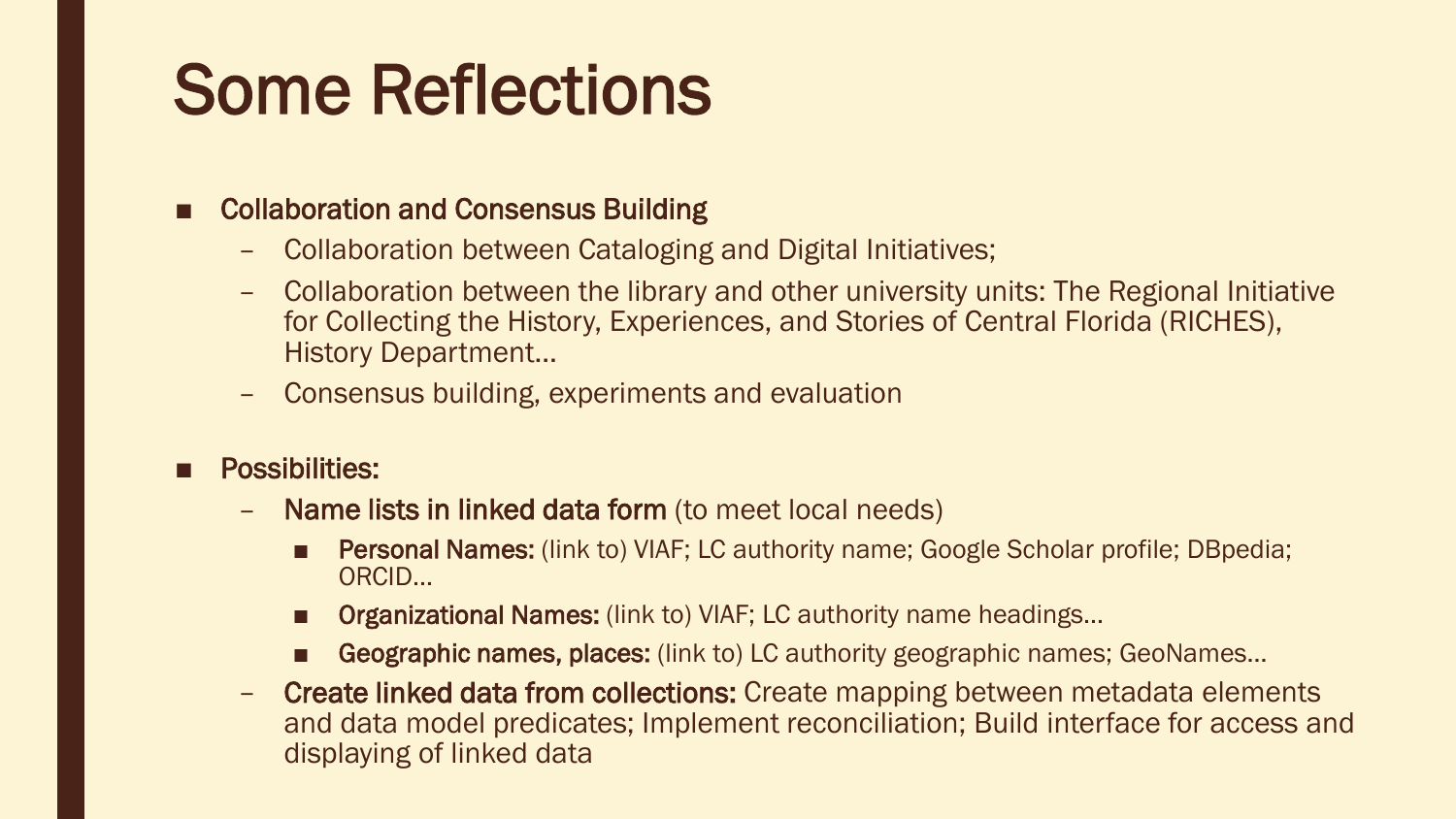### References and Readings

Lampert, Cory K. & Southwick, Silvia B. (2013). Transforming CONTENTdm metadata into linked open data. CONTENTdm Virtual Conference, December 2013.

Luyten, Bram. ORCID for DSpace [\(2014\). http://www.slideshare.net/bramluyten/orcid](http://www.slideshare.net/bramluyten/orcid-identifiers-for-dspace)identifiers-for-dspace

Myntti, J. & Cothran N. (2013). Authority Control in a Digital Repository: Preparing for Linked Data. *Journal of Library Metadata*. Volume 13, Issue 2-3, 2013.

Tarver, H., Waugh, L., Philips, M. & Hicks W. (2013). Implementing name authority control into institutional repositories: A staged approach. UNT Digital Library. <http://digital.library.unt.edu/ark:/67531/metadc172365/>.

University of Central Florida Libraries (2015). STARS: Showcase of Text, Archives, Research & Scholarship.<https://library.ucf.edu/find/stars-digital-repository/>

Cover background photo: WorldCat Works linked data